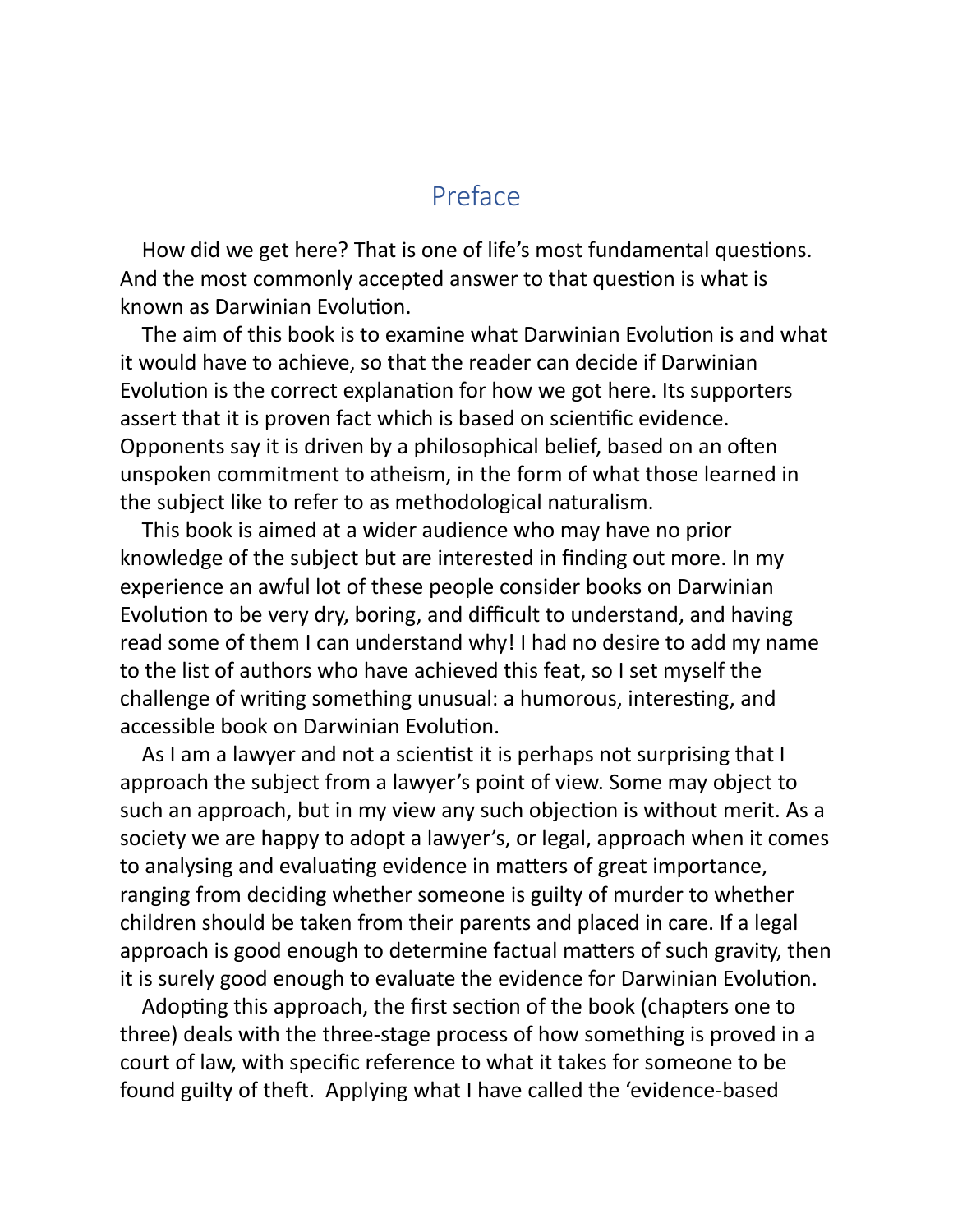approach', the first stage is to establish the facts, the second to establish what has to be proved to secure a conviction for theft, and the third to put the two together to see if the offence can be proved from the facts.

In the second section (chapters four to fourteen) I apply the evidencebased approach to Darwinian Evolution. In chapters four to six I set out the facts, and in chapters seven to nine I explain what has to be established for Darwinian Evolution to be proved. The two are put together in chapters ten to fourteen to see if Darwinian Evolution can be proved from the facts.

In the penultimate chapter (fifteen) I look at why Darwinian Evolution holds such a prominent, almost unassailable position in the scientific community, and address the charge that the pursuit of true scienfic knowledge has been usurped by a philosophical position; a commitment to atheism and a refusal to allow the evidence to speak for itself. This leads to the final chapter, where I summarise all that has gone before and invite the reader to reach their own conclusion.

On occasions when I have given talks or presentations on the subject of Darwinian Evolution two objections have nearly always cropped up. In short, it appears that people have one very common objection to someone like me voicing an opinion on this subject and one very common objection to my argument. Neither objection has any merit but due to their apparent popularity I will deal with them now.

The first objection is that as a 'non-scientist' my arguments carry little, if any, weight as I have no expertise in science in general or in biology in particular. This is of course just another way of saying that only trained scientists, particularly biologists, can and indeed should comment on matters such as Darwinian Evolution.

My response to this objection is that it is self evidently nonsense. In pretty much all areas of life we come across experts. In fact it never ceases to amaze me how quickly broadcasters like the BBC can locate experts to speak on whatever story has just broken in the news. Usually people are presented as experts for one, or both, of two reasons. Either they have the appropriate academic/professional qualifications, or they have suitable on the job experience.

It is certainly not my intention to ridicule experts. They play an important role in many areas of life and can provide invaluable advice and assistance. However, experts are not infallible and, more particularly, experts do not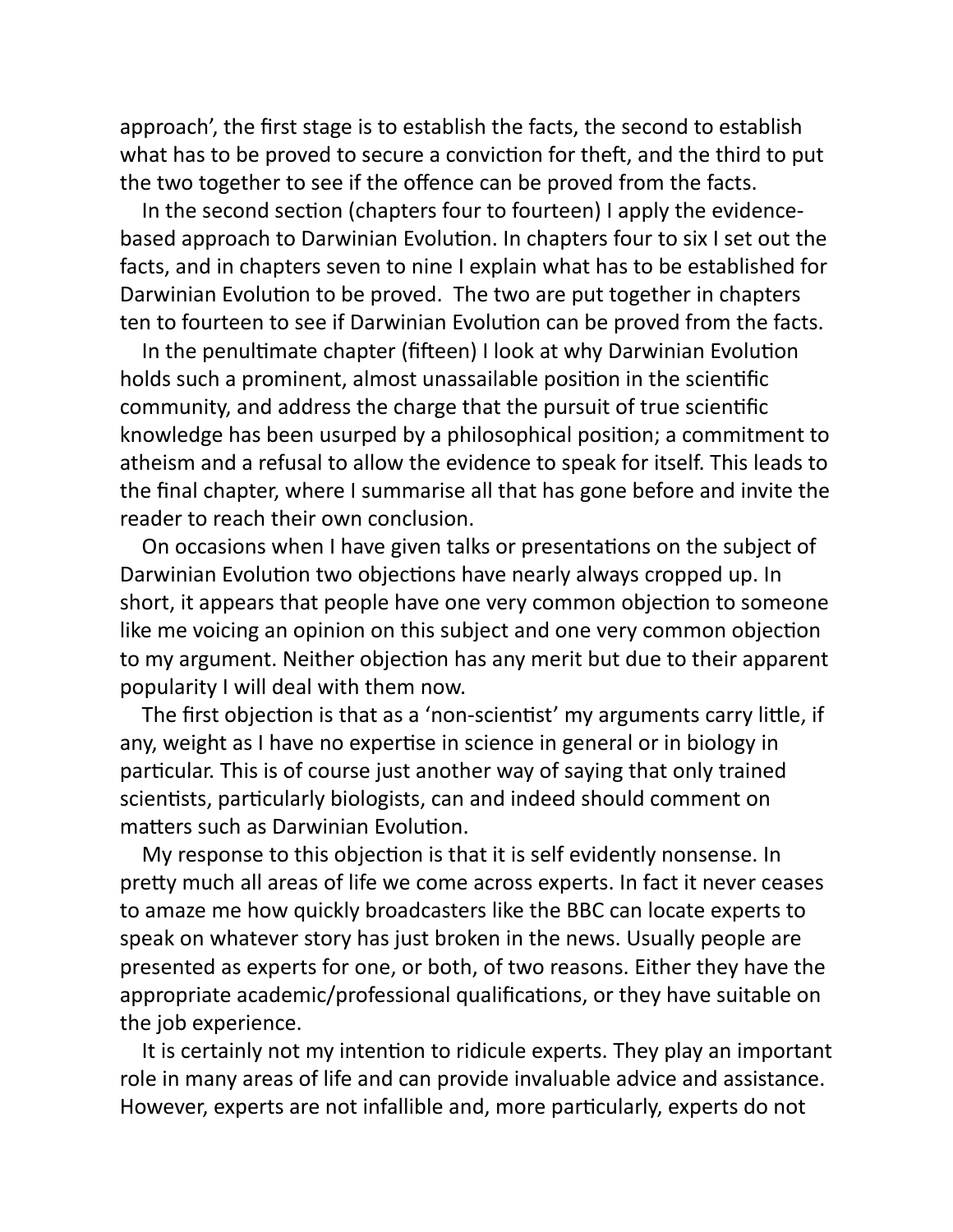and must not be allowed to decide arguments. You cannot decide whether something is true or false simply because an expert says it is true or false. Evidence decides arguments, not experts.

A legal analogy may assist. If you were on a jury and you had an expert in front of you (in any field, it could be medical, ballistics, forensic), that expert will give an opinion. But he or she doesn't get to decide the case, doesn't get to decide the argument. You do. That's because you are members of the jury. The expert can present his/her opinion and, importantly, can say why they hold that opinion. If you happen to believe that the reasons for the opinion are valid, then you are going to agree with it. If you don't, you can disagree with it (provided you have good grounds for doing so), and the decision is yours, because you are making the decision, not the expert.

The importance of the role of the jury becomes even more apparent in those cases where there are two or more experts and they do not agree. For those who object to the non-scientist commenting on matters of science, the logical solution to determine which of two or more opposing experts to believe would be to go with whichever expert is the most qualified. On the other hand, most reasonable people would agree that the best solution would be to examine why each expert held their respective views and then evaluate which view was best supported by the evidence.

You will often hear a statement such as 'all scientists agree' or references to the 'scientific consensus', and invariably these are relied upon to prove the truth of something that has been asserted. But a moment's thought will confirm that whilst it may be factually correct to state that 'all scientists agree' on the truth of some particular point, that does not, in and of itself, mean that the particular point is in fact true. It is highly suggestive that it may be true, it is very useful information to have to hand when trying to decide whether that something is true, but it does not mean it has to be true.

What if your assertion to me is that all scientists agree on the truth of Darwinian Evolution and therefore it must be true? Leaving aside the fact that such an assertion is patently false (there are many thousands, albeit a minority, of scientists who do not accept Darwinian Evolution), am I not entitled to seek to explore why so many scientists hold that view? Surely I am allowed to enquire as to the basis for their believing what they believe?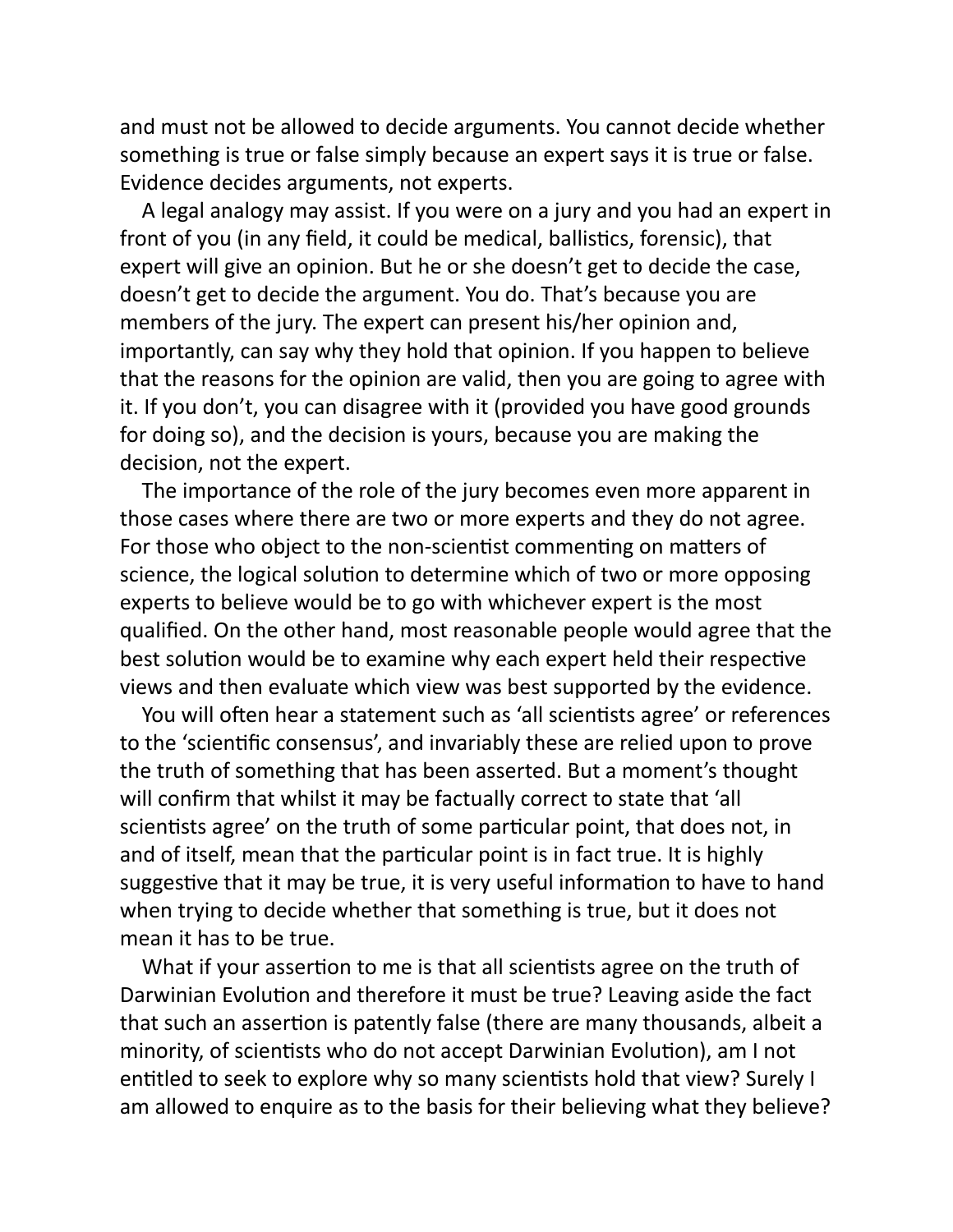Is it really too much to allow me to ascertain the foundation of their belief, the evidence on which their belief is based? And why can't I examine that evidence to see if it shows what they say it shows, to see if it supports their conclusion?

The often implied but rarely openly stated response to my questions is that as a non-scientist I will not be able to understand the evidence sufficiently well to reach an informed and correct conclusion. But if that is the case why do so many scientists spend so much time writing books and giving talks aimed at non-scientists and seeking to demonstrate why Darwinian Evolution is true? They cannot have it both ways. Either the evidence is accessible and capable of being understood by non-scientists or it is not. If it is, then non-scientists are perfectly entitled to evaluate the evidence and form an opinion as to whether it supports Darwinian Evolution. If on the other hand it is not, then those scientists have been taking money from us under false pretences, asking us to buy their books when all along they knew we couldn't understand what they had written.

The second objection is that the application of a lawyer's approach may not be appropriate with regard to how science actually works, or the philosophy of science.

Discussion in terms of 'facts', 'assertions' and 'proof', it is asserted, misses the interplay of fact and theory. Put another way this objection is simply stating that matters of science cannot be proved in the same way as matters of law and should not therefore be subjected to the same standard of proof.

This objection is at best disingenuous. Whatever one might think about the philosophy of science and how scienfic theories are open to challenge if new evidence comes along, it is beyond question that Darwinian Evolution is presented as an indisputable proven fact in the public sphere. Students are not taught that Darwinian Evolution is currently the best inference from the available facts but that if new facts emerge it may have to be re-examined. They are taught that Darwinian Evolution is a scientific fact, proved beyond any reasonable doubt and supported by all the scientific evidence.

As long as the supporters of Darwinian Evolution declare it to be 'proven' and supported by the 'facts' they cannot sensibly complain if people like me adopt a lawyer's approach when dealing with issues of